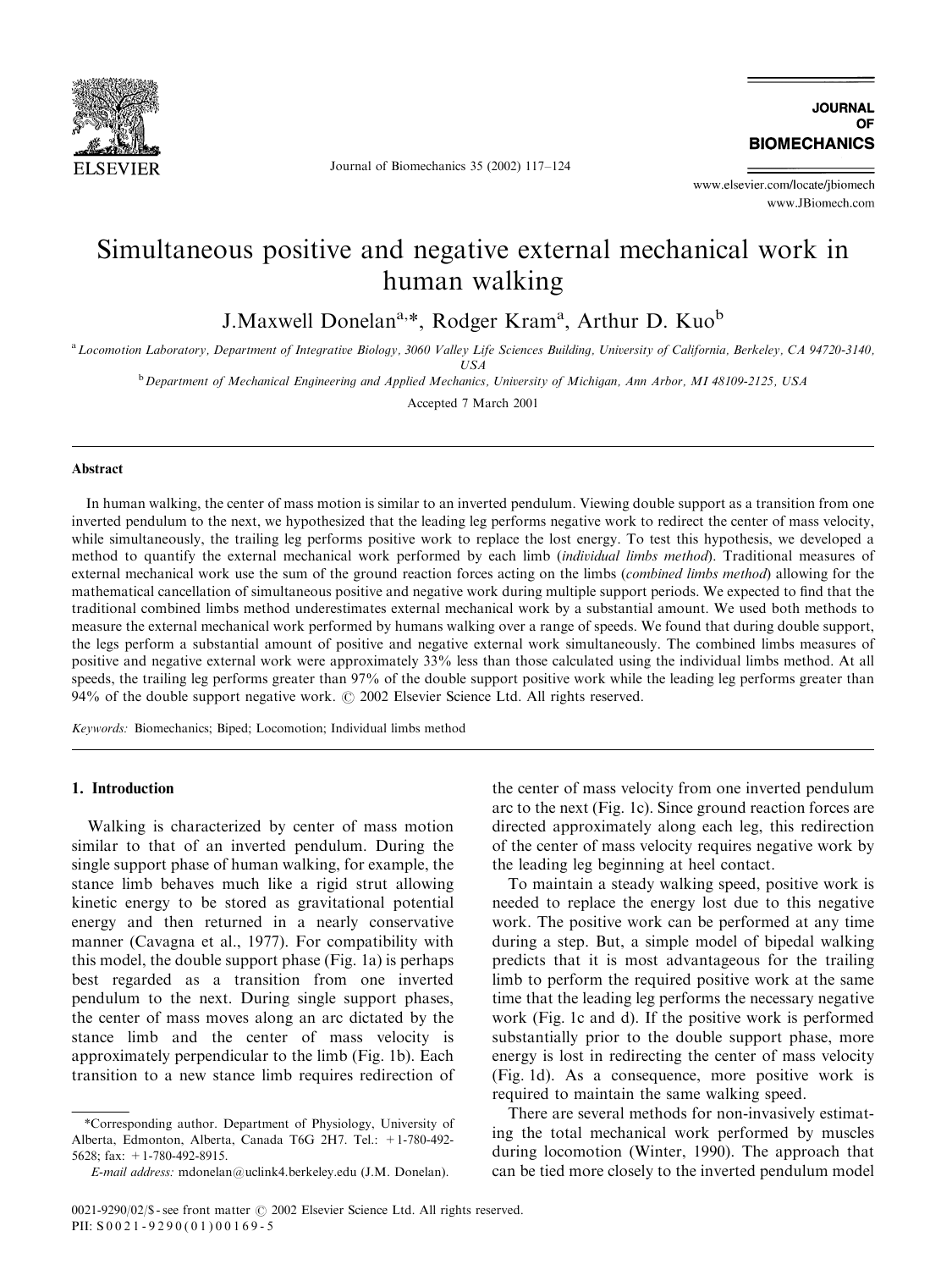

Fig. 1. A simple model of bipedal walking predicts simultaneous positive and negative work by the trailing and leading limbs during double support. , , (a) Free-body diagram showing the velocity of the center of mass,  $\vec{v}_{\text{com}}$ , and ground reaction forces acting on trailing,  $\vec{F}_{\text{trail}}$ , and leading,  $\vec{F}_{\text{lead}}$ , legs during double support. (b) The direction of the center of mass velocity is perpendicular to the stance limb during inverted pendulum-like phases. The + and – superscripts denote the center of mass velocity at the beginning and end of the inverted pendulum-like phase, respectively. (c) Each transition to a new stance limb requires redirection of the center of mass velocity from  $\vec{v}_{\text{com}}$  to  $\vec{v}_{\text{com}}^+$ . This requires negative work by the leading limb,  $W^-$ . We model the heel strike ground reaction force as an impulse, S, acting along the leading limb. S causes an instantaneous change in the center of mass velocity, with  $W^- \sim |S|^2$ . To maintain a steady walking speed, positive and negative work must be equal. The most effective way to power locomotion in this simple model is to apply a toe-off impulse by the trailing limb, P, at the same time or immediately before heel strike. (d) Positive work performed substantially prior to the heel-strike results in greater leading leg negative work,  $W^-$ , and consequently requires greater positive work. The difference in the area of the shaded squares in (c) and (d) illustrates the difference in the required positive work. A more detailed explanation of this model can be found in Kuo (in press).

is to separate total mechanical work into external and internal work, using Koenig's theorem (Greenwood, 1988; Willems et al., 1995). External work is the work performed by external forces—mainly from the  $ground$ —to move the center of mass through a displacement. Internal work is that associated with the motion of the limbs relative to the body center of mass. The muscles are ultimately responsible for the mechanical work performed on the body. Nevertheless, external and internal work are useful abstractions because the stance leg and body center of mass may be viewed as an inverted pendulum, and external work may be viewed as an indication of deviations from the behavior of a perfectly conservative pendulum.

Another advantage of external work is its relative simplicity of measurement. It can be estimated from measured ground reaction forces alone, given knowledge of the mass and speed of the animal (Cavagna,

1975). In contrast, measurements of kinematics and inertial properties of body segments are needed to estimate internal and most other measures of work. As a result, traditional measurements of external work have been applied to humans (Cavagna et al., 1963; Cavagna and Margaria, 1966; Cavagna et al., 1976; Cavagna and Franzetti, 1986; Heglund et al., 1995; Willems et al., 1995; Thys et al., 1996; Lejeune et al., 1998; Griffin et al., 1999) and many other animal species (Cavagna et al., 1977; Heglund et al., 1982; Full, 1989; Full and Tu, 1990; Farley and Ko, 1997). The results imply that animals that differ drastically in shape, size and number of limbs all use the inverted pendulum mechanism to conserve energy during walking (Cavagna et al., 1977; Full, 1989).

Despite these advantages, the traditional method for estimating external mechanical work is flawed when applied to double and multiple support phases. Since it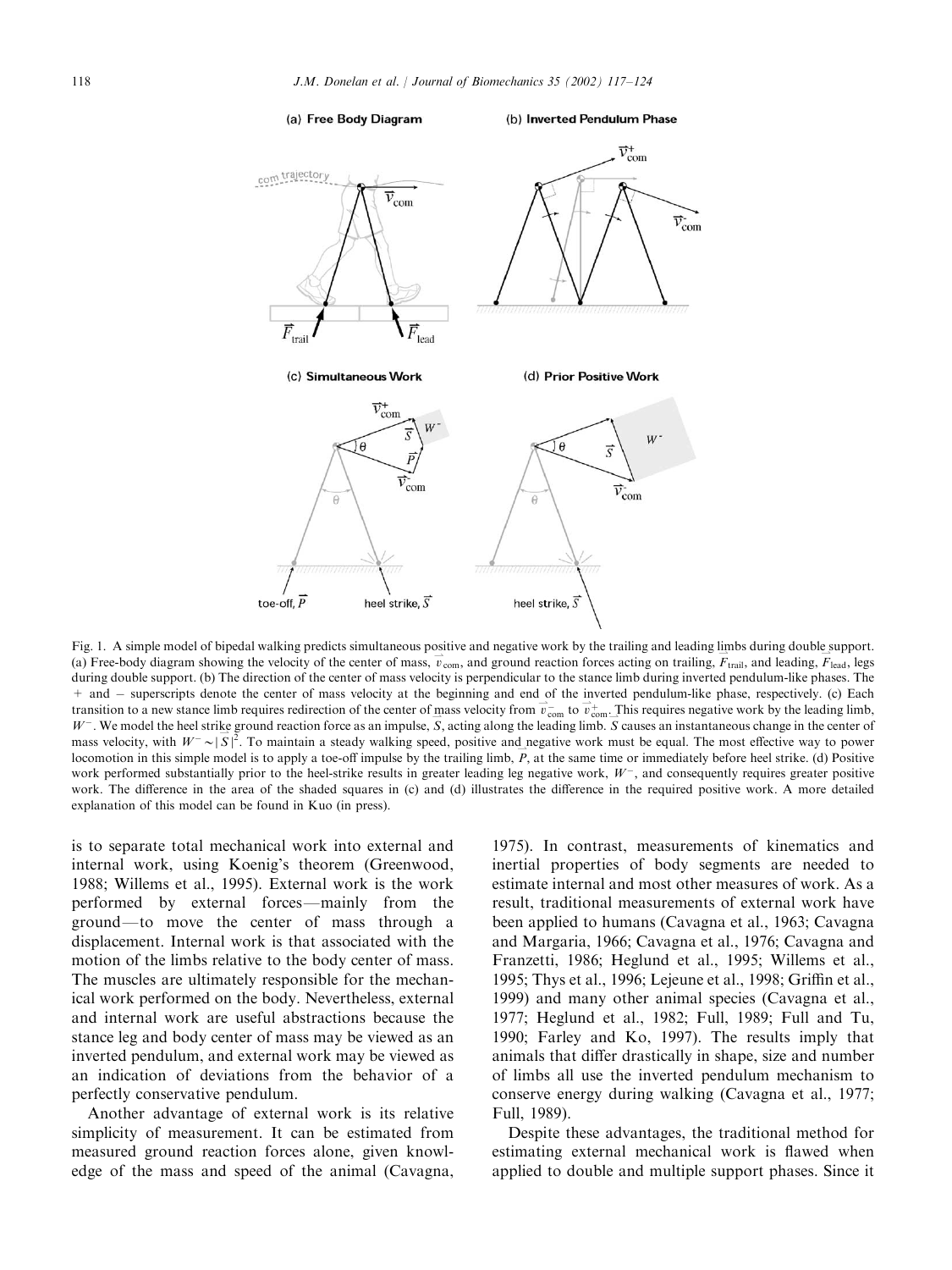uses the sum of the ground reaction forces acting on all of an animal's limbs, it allows for the mathematical cancellation of simultaneous positive and negative work performed by the limbs during multiple support periods. This mathematical cancellation is likely not representative of any physical cancellation, which would require a transfer of energy from one limb to the other. This flaw has been recognized for over 20 years (Alexander, 1980; Winter, 1990) but has yet to be quantified.

Viewing double support as a transition from one inverted pendulum to another, we hypothesized that the leading leg performs negative work to redirect the center of mass velocity, while the trailing leg simultaneously performs positive work to replace the lost energy. As a result, we expected to find that the traditional combined limbs method underestimates external mechanical work by a substantial amount. This paper has two parts. First, we outline a method for calculating the mechanical work performed on the center of mass by each leg during bipedal walking. This method uses the individual limb ground reaction forces (individual limbs method) to calculate external mechanical work, rather than the traditional method of using the sum of the ground reaction forces acting under the limbs (combined limbs method). Second, we report our measurements of the external mechanical work performed by humans walking over a range of speeds calculated with both the individual limbs and combined limbs methods.

## 2. Methods

The power generated on the body's center of mass (external mechanical power) by a limb is equal to the dot product of two vectors: the external force acting on the limb and the velocity of the center of mass. For a biped

$$
P_{\text{trail}} = \overrightarrow{F}_{\text{trail}} \cdot \overrightarrow{v}_{\text{com}} = F_{z,\text{trail}} v_{z,\text{com}} + F_{y,\text{trail}} v_{y,\text{com}} + F_{x,\text{trail}} v_{x,\text{com}},
$$
\n(1)

$$
P_{\text{lead}} = \overrightarrow{F}_{\text{lead}} \cdot \overrightarrow{v}_{\text{com}} = F_{z,\text{lead}} v_{z,\text{com}} + F_{y,\text{lead}} v_{y,\text{com}} + F_{x,\text{lead}} v_{x,\text{com}}.
$$
\n(2)

In these equations,  $P_{\text{trail}}$  and  $P_{\text{lead}}$  are the external mechanical powers generated by the trailing and leading limbs, respectively.  $F_{\text{trail}}$  and  $F_{\text{lead}}$  are the ground reaction forces acting on the double support trailing and leading limbs, respectively (Fig. 1a).  $\overrightarrow{v}_{com}$  is the velocity of the center of mass. The subscripts  $z$ ,  $y$  and  $x$ denote the vertical, fore-aft and medio-lateral directions, respectively. The positive vertical direction is up, the positive fore-aft direction is forward and the positive medio-lateral direction is to the left.

The mechanical work performed on the center of mass (external mechanical work) is equal to the

cumulative time-integral of the external mechanical power. Positive external mechanical work is calculated by restricting the integral to the intervals over which the integrand is positive (denoted by the domain POS). We found the positive external work performed by the trailing leg ( $W_{\text{trail}}^+$ ) and leading leg ( $W_{\text{lead}}^+$ ) using  $P_{\text{trail}}$ and  $P_{\text{lead}}$ , respectively.

$$
W_{\text{trail}}^{+} = \int_{\text{POS}} P_{\text{trail}} \, dt,\tag{3}
$$

$$
W_{\text{lead}}^+ = \int_{\text{POS}} P_{\text{lead}} \, dt. \tag{4}
$$

Correspondingly, the negative external mechanical work is equal to the cumulative time-integral of external mechanical power, restricting the integral to the intervals over which the integrand is negative (denoted by the domain NEG). We found the negative external work performed by the trailing leg  $(W_{\text{trail}}^-)$  and leading leg  $(W_{\text{lead}}^-)$  using  $P_{\text{trail}}$  and  $P_{\text{lead}}$ , respectively.

$$
W_{\text{trail}}^- = \int_{\text{NEG}} P_{\text{trail}} \, dt,\tag{5}
$$

$$
W_{\text{lead}}^- = \int_{\text{NEG}} P_{\text{lead}} \, dt. \tag{6}
$$

We calculated the positive and negative external mechanical work performed by each limb over particular time intervals (i.e. complete step, double support, single support) by restricting the integration of the positive and negative external mechanical power to these time intervals. The total positive  $(W<sub>ILM</sub><sup>+</sup>)$  or negative  $(W^{-}_{\text{ILM}})$  external mechanical work, calculated using the individuals limbs method, is the sum of the positive or negative external mechanical work performed by each limb.

$$
W_{\text{ILM}}^+ = W_{\text{trail}}^+ + W_{\text{lead}}^+, \tag{7}
$$

$$
W_{\text{ILM}}^- = W_{\text{trail}}^- + W_{\text{lead}}^- \tag{8}
$$

To ease comparison between methods of calculating external mechanical work, we can express the traditional combined limbs method using our individual limbs method notation. External mechanical work has traditionally been calculated using the resultant (vector sum) of the ground reaction forces acting under the limbs  $\overline{(F_{\text{res}})}$  to determine the change in mechanical energy of the center of mass (Cavagna, 1975).

$$
\overrightarrow{F}_{\text{res}} = \begin{bmatrix} F_{z,\text{res}} \\ F_{y,\text{res}} \\ F_{x,\text{res}} \end{bmatrix} = \begin{bmatrix} F_{z,\text{trail}} + F_{z,\text{lead}} \\ F_{y,\text{trail}} + F_{y,\text{lead}} \\ F_{x,\text{train}} + F_{x,\text{lead}} \end{bmatrix} . \tag{9}
$$

The combined limbs method can be expressed using our notation in two different ways. First, it is equivalent to using the sum of the ground reaction forces acting under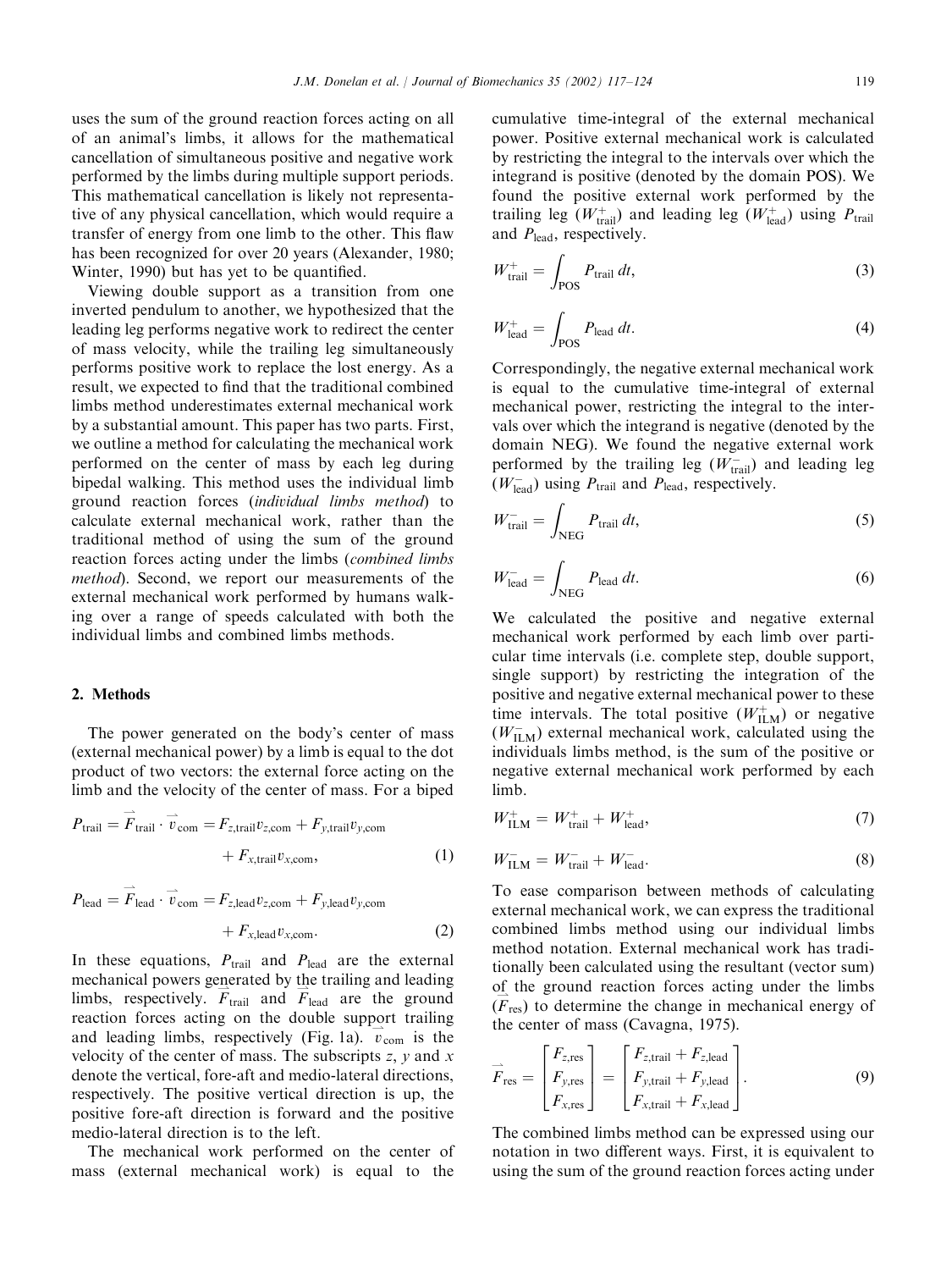the limbs to calculate power

$$
P_{\text{CLM}} = \overrightarrow{F}_{\text{res}} \cdot \overrightarrow{v}_{\text{com}} = F_{z,\text{res}} v_{z,\text{com}} + F_{y,\text{res}} v_{y,\text{com}} + F_{x,\text{res}} v_{x,\text{com}},
$$
(10)

where  $P_{CLM}$  is the instantaneous sum of the powers generated by the limbs. The combined limbs method is also equivalent to summing the powers generated by each limb *before* integrating, subject to the positive and negative domains

$$
W_{\text{CLM}}^{+} = \int_{\text{POS}} P_{\text{CLM}} \, dt = \int_{\text{POS}} \left( P_{\text{trail}} + P_{\text{lead}} \right) dt, \tag{11}
$$

$$
W_{\text{CLM}}^{-} = \int_{\text{NEG}} P_{\text{CLM}} dt = \int_{\text{NEG}} (P_{\text{trail}} + P_{\text{lead}}) dt, \qquad (12)
$$

where  $W_{\text{CLM}}^+$  and  $W_{\text{CLM}}^-$  are the positive and negative external mechanical work terms calculated in the traditional combined limbs manner. They are equal to the sum of the positive increments and the sum of the negative decrements in the total energy of the center of mass (Cavagna, 1975). For completeness, our calculations include the medio-lateral component (Cavagna, 1975). The magnitude of external mechanical work as calculated using the traditional combined limbs method must be less than or equal to that found using the individual limbs method. This is demonstrated by the following two inequalities:

$$
\int_{\text{POS}} P_{\text{trail}} \, dt + \int_{\text{POS}} P_{\text{lead}} \, dt \ge \int_{\text{POS}} (P_{\text{trail}} + P_{\text{lead}}) dt, \tag{13}
$$
\n
$$
\int_{\text{NEG}} P_{\text{trail}} \, dt + \int_{\text{NEG}} P_{\text{lead}} \, dt \le \int_{\text{NEG}} (P_{\text{trail}} + P_{\text{lead}}) dt, \tag{14}
$$

where  $W_{\text{ILM}}$  is on the left-hand side and  $W_{\text{CLM}}$  is on the right. Since the power generated by the trailing and leading limbs are summed before integration in the combined limbs method, simultaneous positive and negative powers mathematically cancel and the magnitude of the calculated work is reduced.

We used the individual limbs and combined limbs methods to calculate the external mechanical work performed by human subjects walking across a range of speeds. The volunteers (5 males, 5 females, body mass 68.9 $\pm$ 12.2 kg; leg length 0.93 $\pm$ 0.05 m; age 24 $\pm$ 5 yr; mean  $\pm$  s.d.) read a description of the purpose, risks and basic procedures of the experiment and then gave their informed consent to participate.

Estimating external mechanical work using the individual limbs method requires measuring the individual limb ground reaction forces. We used two separate force platforms for this purpose. The platforms (Model LG6-4-2000, AMTI, Newton, MA) were mounted in series near the midpoint of a 17 m walkway. We collected the three components of the ground reaction force  $(F_z$ —vertical,  $F_y$ —fore-aft,  $F_x$ —medio-lateral)

from both force platforms simultaneously at 1000 Hz per channel. A fourth-order, recursive, zero-phase-shift Butterworth 100 Hz low-pass digital filter conditioned the ground reaction force signals.

We studied sixwalking speeds (0.75, 1.00, 1.25, 1.50, 1.75 and 2.00 m/s; randomized order). Two infrared photocells, placed on either side of the force platforms (3.0 m apart), measured the average walking speed. We discarded trials if the speed was not within 0.05 m/s of the desired speed or if the individual feet did not fall cleanly on separate force platforms. The average difference between the beginning and ending speed of each step, calculated using the fore-aft impulse, was  $-0.03$  m/s ( $\pm$ 0.06 m/s s.d.). We saved and analyzed data for three acceptable trials from each subject at each speed. We defined a step as beginning with ground contact of one foot and ending with ground contact of the opposite foot. For each trial, we performed all calculations on this defined step.

We determined the center of mass velocities using the vector sum  $of$  the ground reaction forces acting under the limbs  $(F_{res})$  (Cavagna, 1975). This first required calculating the acceleration of the center of mass from the summed ground reaction forces and then calculating the center of mass velocities using the time-integrals of these center of mass accelerations:

$$
v_{z,\text{com}} = \int \frac{F_{z,\text{trail}} + F_{z,\text{lead}} - mg}{m} dt,\tag{15}
$$

$$
v_{y,\text{com}} = \int \frac{F_{y,\text{trail}} + F_{y,\text{lead}}}{m} dt,
$$
 (16)

$$
v_{x,\text{com}} = \int \frac{F_{x,\text{trail}} + F_{x,\text{lead}}}{m} dt. \tag{17}
$$

In these equations,  $m$  is body mass, and  $g$  is gravitational acceleration  $(9.81 \text{ m/s}^2)$ . We determined the integration constant for the vertical direction by requiring the average vertical center of mass velocity over a step to be zero. Similarly, we determined the integration constant for the fore-aft direction by requiring the average fore-aft center of mass velocity over a step to be equal to the average walking speed. For the medio-lateral direction, we determined the integration constant by requiring that the medio-lateral velocities at the beginning and end of a step be equal in magnitude but opposite in sign.

For each condition, we calculated the mean values of each variable for three steps per subject. We used repeated-measures analysis of variance (ANOVA,  $P<0.05$ ) to determine statistical differences.

#### 3. Results

As hypothesized, the individual limbs method revealed that during double support, the trailing leg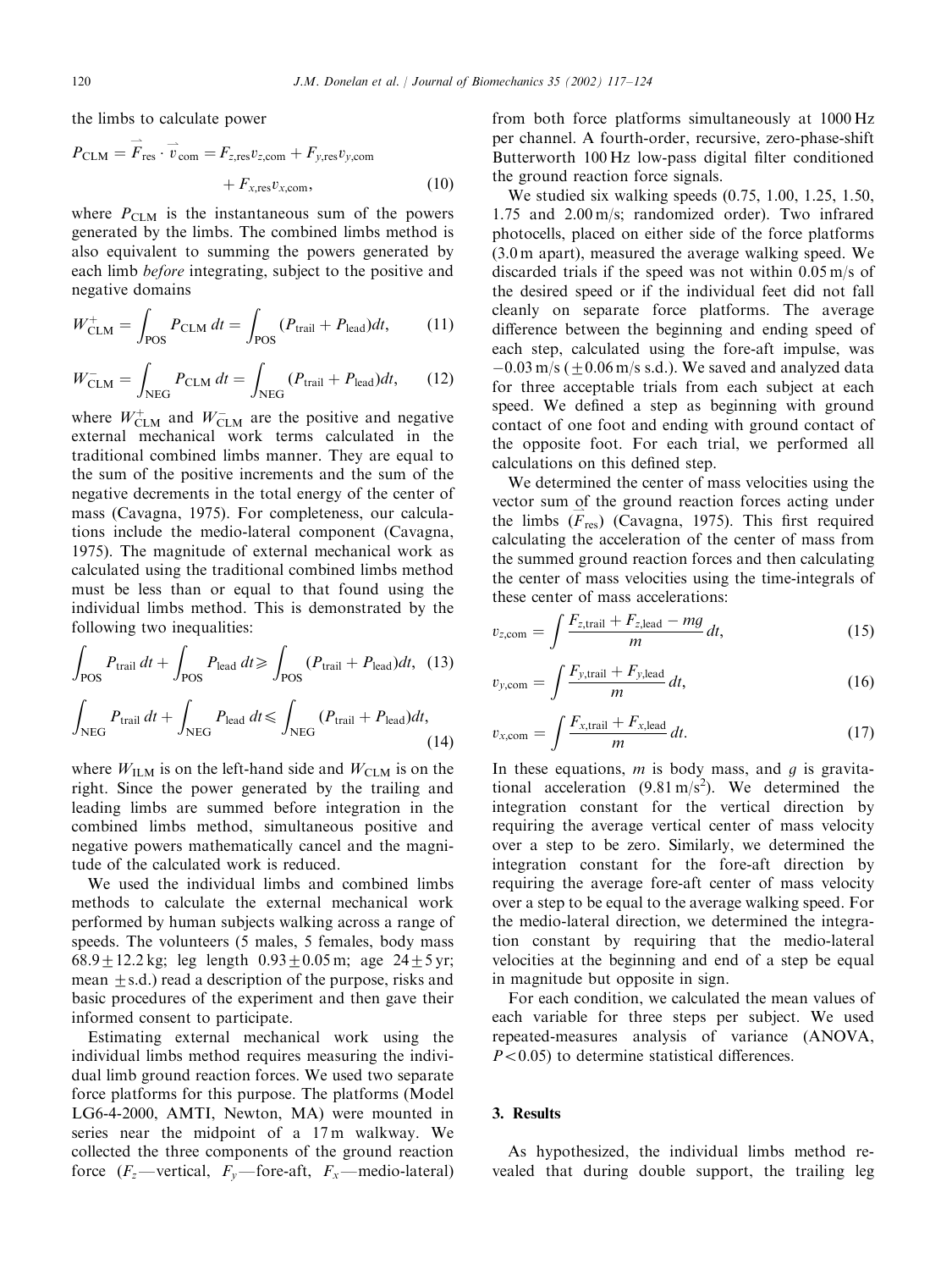

Fig. 2. During double support, the trailing leg performed predominantly positive external work while the leading leg performed predominantly negative external work. (a) Positive and negative external work performed during double support by the trailing and leading limbs as a function of walking speed. (b) Positive and negative external work performed during single support as a function of walking speed. Values shown are means  $\pm$  standard deviation,  $N = 10$ . Some error bar ranges are too small to be clearly legible.

performed predominantly positive external work while the leading leg performed predominantly negative external work (Fig. 2a). The positive external work performed during double support increased from 13.7 J at a walking speed of 0.75 m/s to 23.8 J at 2.00 m/s. The trailing leg performed greater than 97% of this double support positive work. The negative external work performed during double support increased from 6.5 J at  $0.75 \text{ m/s}$  to  $26.8 \text{ J}$  at  $2.00 \text{ m/s}$ . The leading leg performed greater than 94% of this double support negative work. From 1.25 to 2.00 m/s, the negative external work performed during double support was similar in magnitude to the positive external work. External work is also performed during single support (Fig. 2b). Single support positive external work increased from 1.3 J at 0.75 m/s to 19.3 J at 2.00 m/s. The corresponding negative work increased from 10.6 to 18.8 J at the same respective speeds.

As hypothesized, the trailing limb performed positive external work at the same time the leading limb performed negative external work. This is illustrated by the power generated during double support (Fig. 3). The legs generated positive and negative power simultaneously because they pushed against each other in both the fore-aft and medio-lateral directions (Fig. 4). While opposing fore-aft forces were relatively small compared to the vertical forces, the fore-aft velocity of the center of mass was relatively large compared to the vertical velocity. Thus, the contributions of the opposing foreaft forces to the external mechanical power generated by the legs tended to be large and opposite in sign. The contributions of the opposing medio-lateral forces to the power generated tended to be small because both the medio-lateral ground reaction forces and center of mass velocities were small (Fig. 4).

The individual limbs method revealed a substantial amount of external mechanical work that has been overlooked by the traditional combined limbs method. Over a complete step, the combined limbs measures of positive and negative external work averaged 33% less than that calculated using the individual limbs method  $(P<0.0001)$  (Fig. 5). The combined limbs method underestimates external mechanical work because during double support, the simultaneous positive and negative work by the trailing and leading limbs reduces the magnitude of the sum of the powers generated by the limbs  $(P_{CLM})$  (Fig. 3). During double support, the combined limbs measures of positive and negative external work were 47% and 60% less, on average, than the respective individual limbs measures. During single support, the individual limbs method for calculating external mechanical work is identical to the



Fig. 3. The trailing limb performed positive external work at the same time that the leading limb performed negative external work. External mechanical power generated by the trailing  $(P_{\text{trail}})$  and leading  $(P_{\text{lead}})$ legs, and their instantaneous sum  $(P_{CLM})$ , for a typical step by one subject walking at 1.25 m/s. Combined limbs measures of positive and negative external mechanical work are represented by the dark gray areas. The white areas under the power curves represent the positive and negative external mechanical work overlooked by the combined limbs method. Thus, individual limbs measures of positive and negative external mechanical work are represented by the sum of the white and dark gray areas.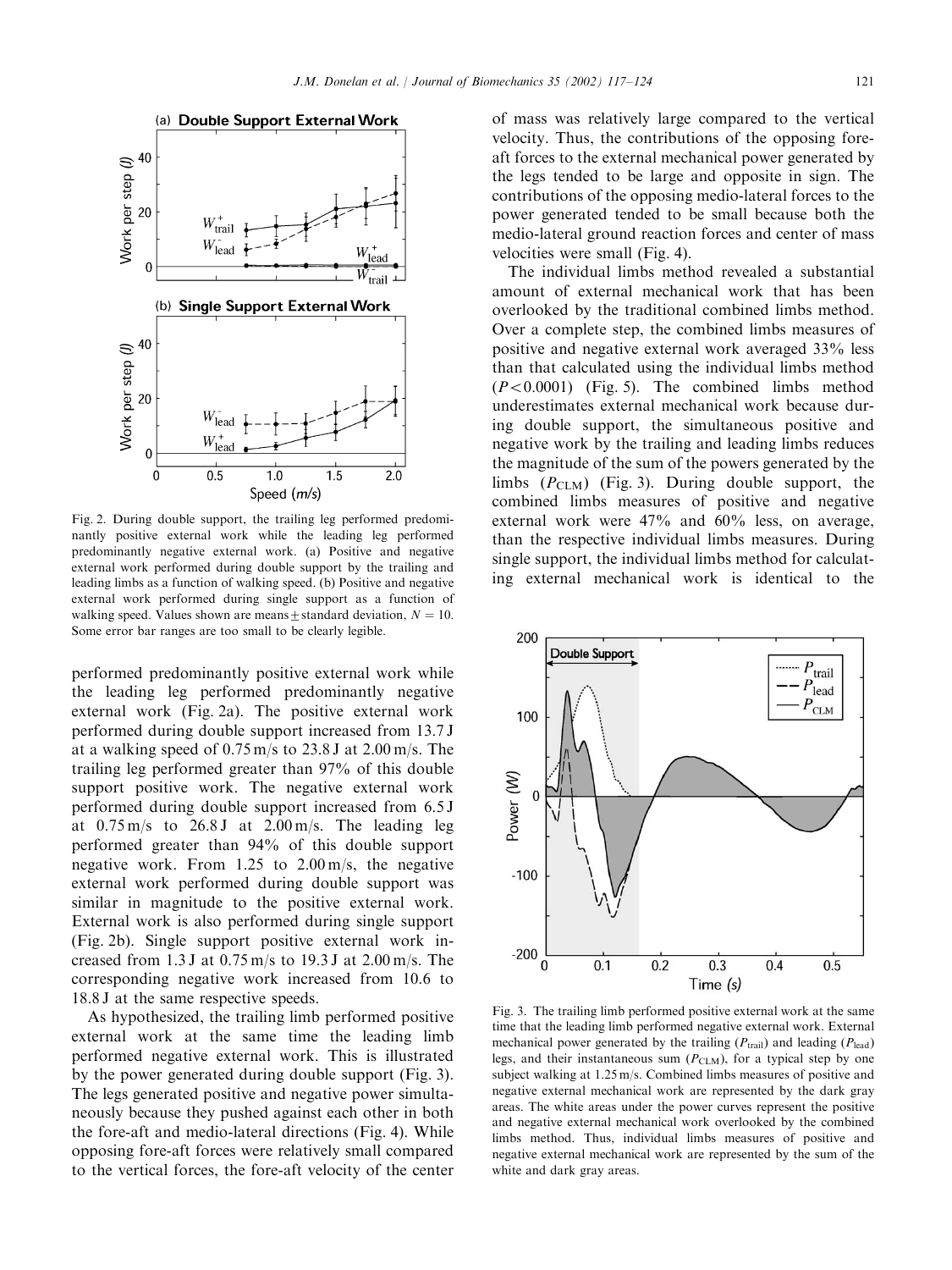

Fig. 4. During the double support phase, the legs generate positive and negative power simultaneously because they push against each other in both the fore-aft and medio-lateral directions. Ground reaction forces and center of mass velocities in the vertical, fore-aft and medio-lateral directions during the same step as shown in Fig. 3.  $F_{\text{train}}$  and  $F_{\text{lead}}$  are the ground reaction forces acting on the trailing and leading legs and  $F_{\text{res}}$  is their instantaneous sum.



Fig. 5. Combined limbs measures substantially underestimated positive and negative external mechanical work at all speeds. Comparison of the combined limbs method (open circles and dotted lines) and individual limbs method (filled circles and solid lines) for calculating external mechanical work. Values shown are means $\pm$ standard deviation,  $N = 10$ . All changes were statistically significant  $(P<0.0001)$ .

combined limbs method. Though differing in magnitude, the individual and combined limbs measures exhibited similar increases in the external mechanical work performed per step when subjects walked at faster speeds. From 0.75 to 2.00 m/s, the positive external mechanical work performed during a step, calculated using the individual limbs method, increased by 187% while the combined limbs measures increased by  $192\%$ (Fig. 5).

#### 4. Discussion

These results are based on several assumptions that are inherent to the individual limbs method. One assumption is that negative work by one leg cannot be conservatively transferred into positive work at the other leg. There are no muscles that cross from one leg to the other dictating that each leg must perform work separately (Kuo, 2001). Another assumption is that external work satisfactorily estimates the total mechanical work performed on the body. During double support, the angular displacements of the limbs relative to the center of mass are relatively small, indicating that there is little internal work. However, this assumption is less valid during single support, when angular displacements relative to the center of mass are much greater, and external work alone is insufficient to estimate total mechanical work. Interpretation of single support measures of external work should therefore be made with caution. Finally, the relevance of estimates of mechanical work performed on the body to actual work performed by the muscles is based on assumptions that there is little mechanical energy storage and little muscular co-contraction during walking. These latter assumptions are legitimate sources of error, but they also apply to all other non-invasive estimates of mechanical work.

Since the traditional combined limbs method substantially underestimates the external mechanical work performed in walking, its applications should be reevaluated. Combined limbs measures of external work are the basis for measures of ''percent recovery''. These measures attempt to quantify the degree to which potential and kinetic energy are exchanged in an inverted pendulum-like manner (Cavagna et al., 1976). This application is flawed because combined limbs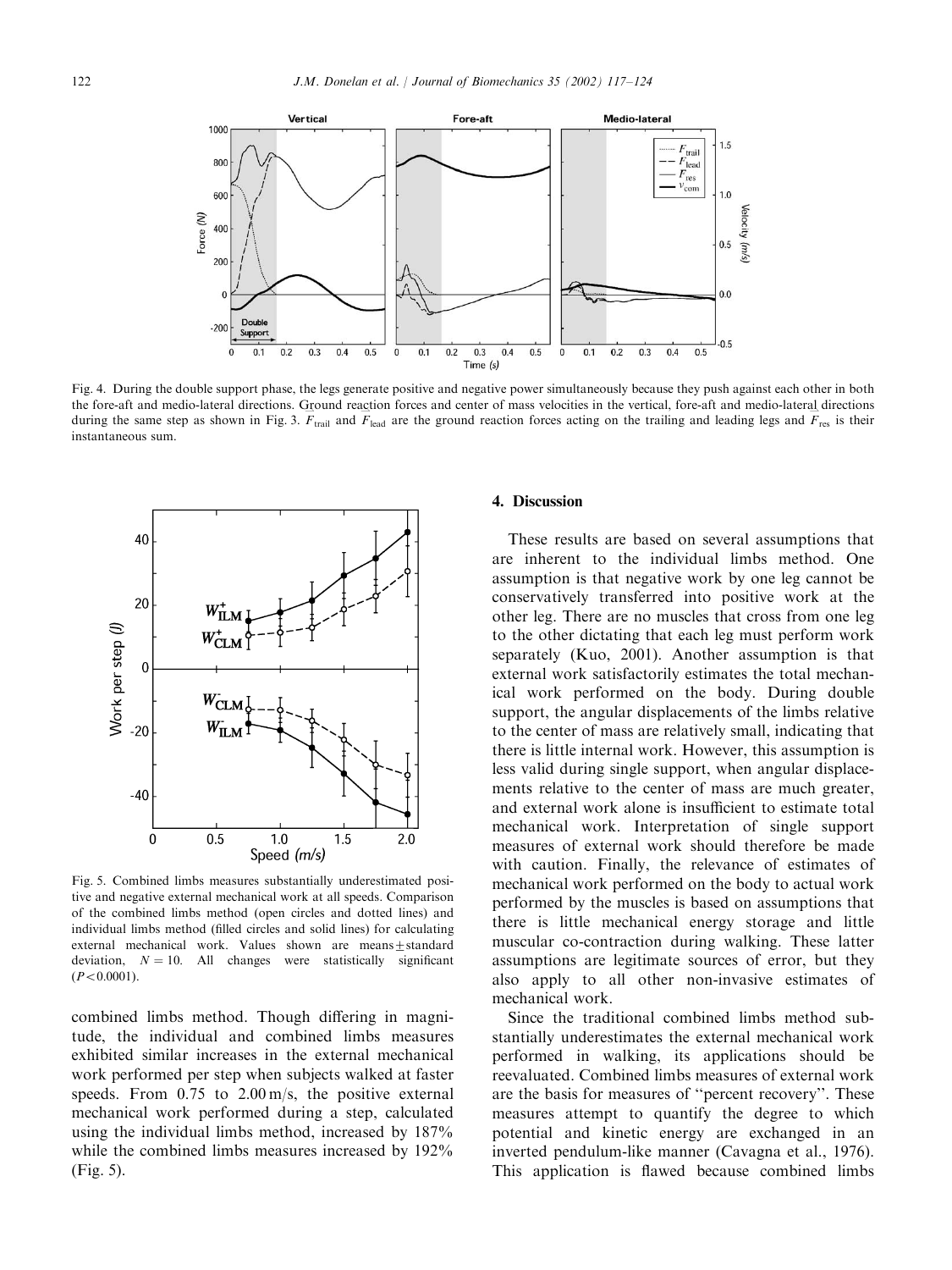measures improperly quantify the external work done during multi-support phases. Combined limbs measures of external work have also been studied as possible predictors of the metabolic cost of locomotion (Taylor and Heglund, 1982; Full, 1989). If the external mechanical work is an important determinant of the metabolic cost of walking, and the efficiency of muscle mechanical work is fairly constant, it is reasonable to expect measures of external mechanical work to be closely related to metabolic cost. Under these assumptions, however, individual limbs measures should yield more causal predictions of metabolic cost and more accurate estimates of efficiency because they account for the simultaneous performance of positive and negative work during multi-support phases.

The individual limbs method is applicable to all limbed animals. Most walking animals use four or more limbs and generally have no single support phase (Hildebrand, 1985). At some time during each stride, some limbs may generate positive power while other limbs simultaneously generate negative power. The traditional combined limbs method will therefore underestimate the external mechanical work performed (Cavagna et al., 1977; Full, 1989). Application of the individual limbs method to measurement of external mechanical work performed by multi-limbed animals may provide new insight into the general principles underlying walking mechanics (Alexander, 1980).

The mechanical work of walking might be best studied using several methods for estimating mechanical work. Joint power approaches give more direct estimates of total mechanical work, and mechanical power measured from the joints in each limb can be summed and integrated to yield individual limbs measures of mechanical work. But the individual limbs method retains much of the simplicity of the combined limbs method, and is easier to relate to inverted pendulum behavior and motion of the center of mass. This relative simplicity is appealing, especially for measurements of diverse animals for which measurements of kinematics and inertial properties are impractical. The consideration of joint power information, when feasible, makes it possible to quantify internal work and to understand how it is related to the motion of the limbs. By coupling joint power and individual limb approaches it may be possible to exploit the strengths of each method while avoiding some of their intrinsic limitations. Used together, one may study the mechanical work of walking in the context of the overall inverted pendulum behavior.

In summary, the individual limbs method demonstrates that during double support, a substantial amount of positive and negative mechanical work is performed simultaneously by the trailing and leading legs, respectively. This is consistent with our view of double support as a transition from one inverted pendulum to another.

Negative work by the leading leg is used to change the direction of the center of mass velocity between the end of one inverted pendulum phase and the beginning of the next. Positive work is necessary to restore lost energy. While this positive work may be performed at any point in the step, it is most advantageous to restore it during double support. The transition from one stance limb inverted pendulum to the next appears to be a major determinant of the mechanical work of walking.

#### Acknowledgements

We would like to thank the UCB Locomotion Laboratory for their helpful comments on this manuscript. This research was supported in part by an NSERC fellowship to J.M. Donelan, NIH Grant AR4468801 to R. Kram, and NIH Grant DC0231201A1, the Whitaker Foundation, and NSF Grant IBN9511814 to A.D. Kuo.

### References

- Alexander, R.M., 1980. Optimum walking techniques for quadrupeds and bipeds. Journal of Zoology (London) 192, 97–117.
- Cavagna, G.A., 1975. Force platforms as ergometers. Journal of Applied Physiology 39, 174–179.
- Cavagna, G.A., Franzetti, P., 1986. The determinants of the step frequency in walking in humans. Journal of Physiology (London) 373, 235–242.
- Cavagna, G.A., Margaria, R., 1966. Mechanics of walking. Journal of Applied Physiology 21, 271–278.
- Cavagna, G.A., Saibene, F.P., Margaria, R., 1963. External work in walking. Journal of Applied Physiology 18, 1–9.
- Cavagna, G.A., Thys, H., Zamboni, A., 1976. The sources of external work in level walking and running. Journal of Physiology (London) 262, 639–657.
- Cavagna, G.A., Heglund, N.C., Taylor, C.R., 1977. Mechanical work in terrestrial locomotion: two basic mechanisms for minimizing energy expenditure. American Journal of Physiology 233, R243– R261.
- Farley, C.T., Ko, T.C., 1997. Mechanics of locomotion in lizards. Journal of Experimental Biology 200, 2177–2188.
- Full, R.J., 1989. Mechanics and energetics of terrestrial locomotion: bipeds to polypeds. In: Wieser, W., Gnaiger, E. (Eds.), Energy Transformations in Cells and Animals. Thieme, Stuttgart, pp. 175– 182.
- Full, R.J., Tu, M.S., 1990. Mechanics of six-legged runners. Journal of Experimental Biology 148, 129–146.
- Greenwood, D.T., 1988. Principles of Dynamics. Prentice-Hall, Englewood Cliffs, NJ.
- Griffin, T.M., Tolani, N.A., Kram, R., 1999. Walking in simulated reduced gravity: mechanical energy fluctuations and exchange. Journal of Applied Physiology 86, 383–390.
- Heglund, N.C., Cavagna, G.A., Taylor, C.R., 1982. Energetics and mechanics of terrestrial locomotion. III. Energy changes of the centre of mass as a function of speed and body size in birds and mammals. Journal of Experimental Biology 97, 41–56.